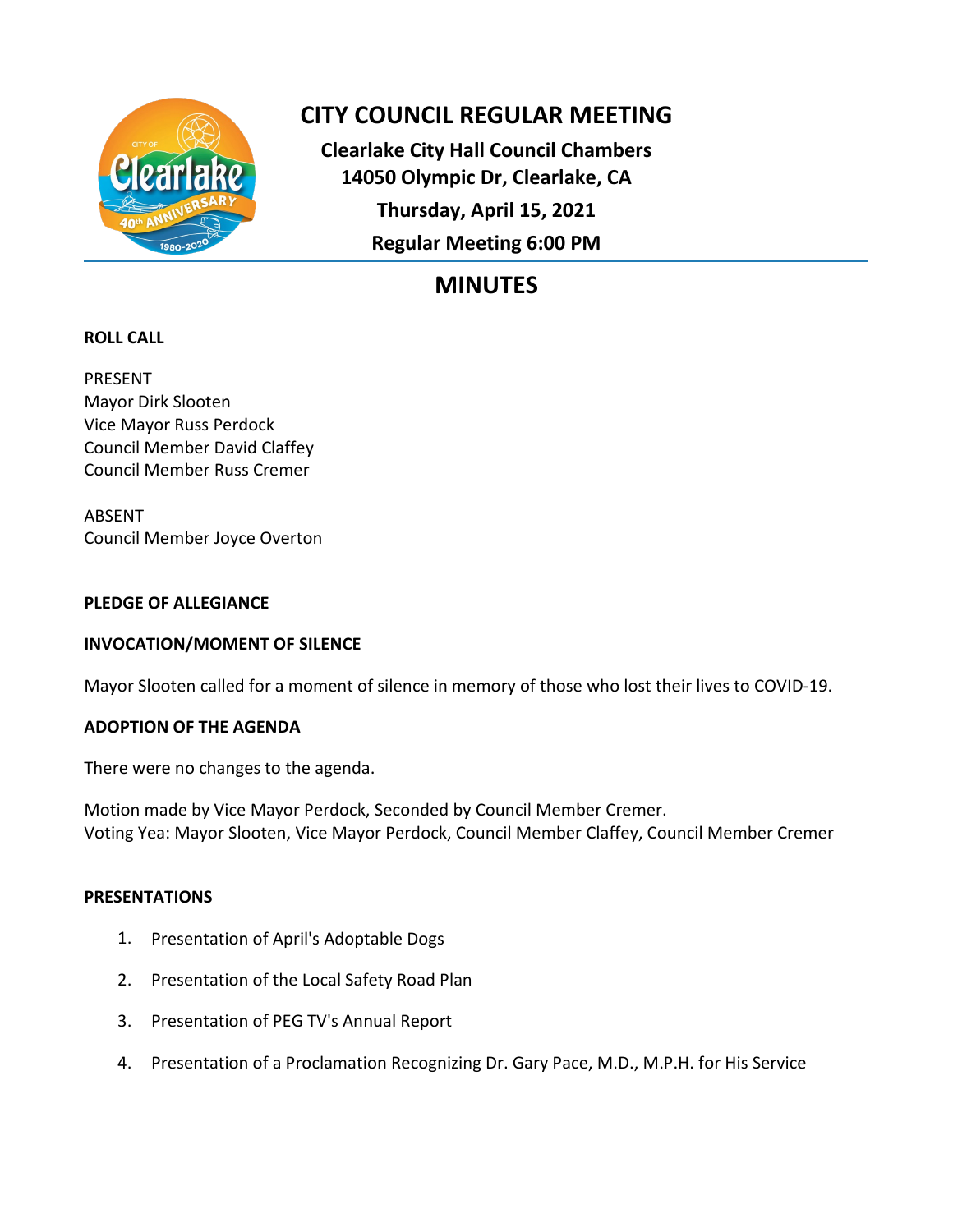### **PUBLIC COMMENT**

Kevin Victorian gave an update on the cleanup of the Avenues by his neighborhood group CNA. He asked for assistance from the City to clean up homeless encampments.

### **CONSENT AGENDA**

Motion made by Vice Mayor Perdock, Seconded by Council Member Cremer. Voting Yea: Mayor Slooten, Vice Mayor Perdock, Council Member Claffey, Council Member Cremer

- 5. Continuation of Declaration of Local Emergency Issued on March 14, 2020 and Ratified by Council Action on March 19, 2020 Recommended Action: By motion keep declaration of emergency active and set next review in sixty days
- 6. Continuation of Declaration of Local Emergency Issued on October 9, 2017 and Ratified by Council Action October 12, 2017 Recommended Action: By motion keep declaration of emergency active and set next review in 30 days
- 7. Consideration of Resolution No. 2021-22, a Resolution of the City of Clearlake, approving a temporary street closure for the Drive Thru Children's Advocacy Event on April 24, 2021 Recommended Action: By motion, adopt Resolution 2021-22.
- 8. Warrants Recommended Action: Receive and file
- 9. Resolution No. 2021-23, A Resolution of the City Council of the City of Clearlake, State of California, to Adopt the Residential Anti-Displacement and Relocation Assistance Plan Recommended Action: Adopt resolution
- 10. Authorization to Hire a Full-time Office Assistant for City Hall Front Counter Service Enhancement Recommended Action: Authorize position
- 11. Approval of Amendment No. 2 to Management and Administrative Services Agreement with Regional Government Services (RGS) for Consulting Services Approve amendment with RGS to increase the contract amount by \$50,000 and authorize the City Manager to sign
- 12. Minutes of the March 18 and April 1, 2021 Recommended Action: Receive and file
- 13. Adoption of the 13th Amendment to the FY 2020-25 Budget (Resolution 2020-27) Appropriating Funding for an Office Assistant II in the Administrative Services Department; Resolution No. 2021-25 Recommended Action: Adopt resolution.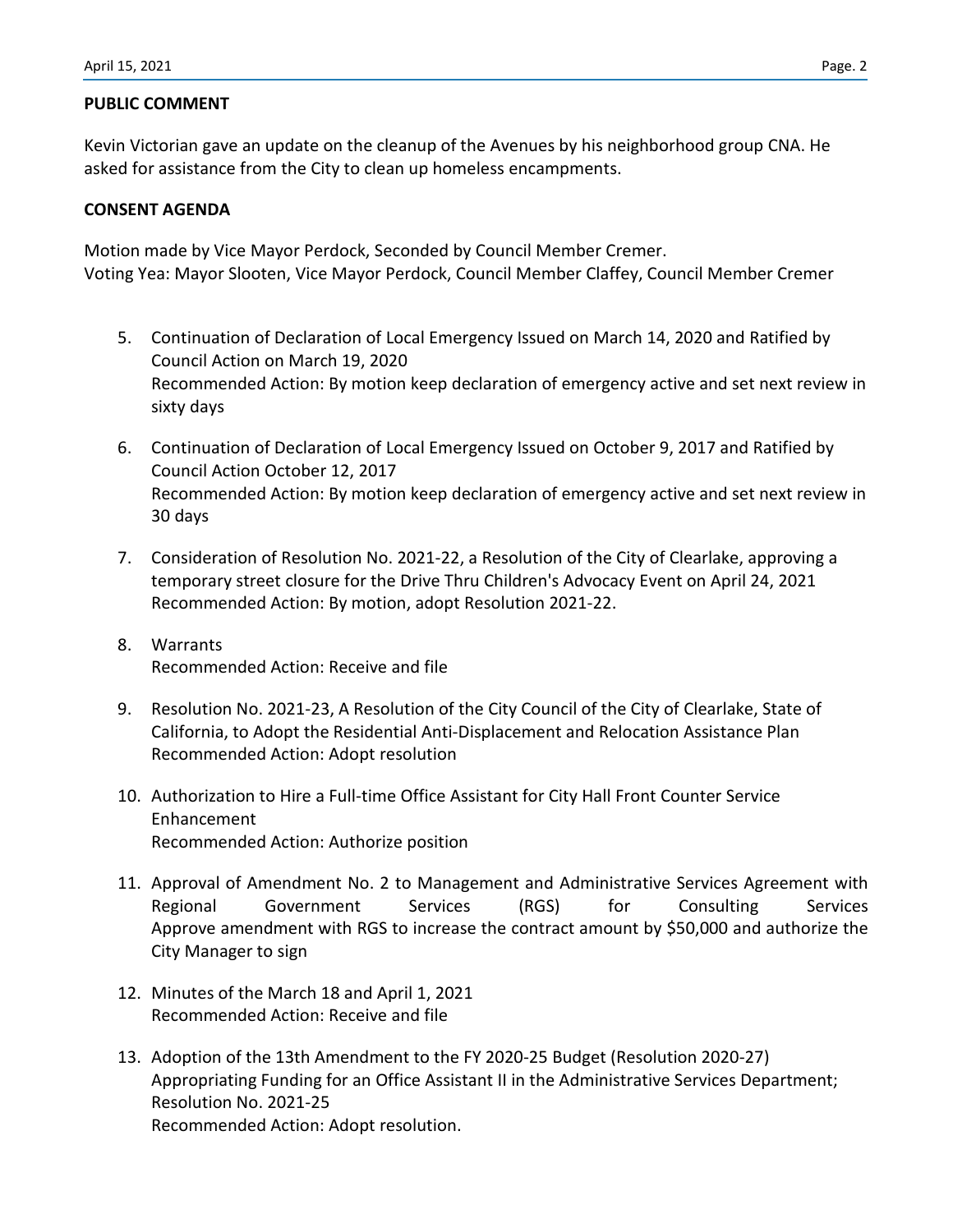## **PUBLIC HEARING**

#### *Notice to the Public:*

*The City Council, when considering the matter scheduled for hearing, will take the following actions:*

- *a) Open the Public Hearing*
- *b) Presentation by Staff*
- *c) Presentation by Applicant or Appellant (if applicable)*
- *d) Accept Public Testimony*
- *e) Applicant or Appellant Rebuttal Period (if applicable)*
- *f) Close the Public Hearing*
- *g) Council Comments and questions*
- *h) Council Action*

*Once the hearing is closed, no further public comment will be taken. If you wish to challenge in court any of the matters on this agenda for which a public hearing is to be conducted, you may be limited to raising only those issues which you, or someone else, raised orally at the public hearing or in written correspondence received by the city at or before the public hearing.*

*Public hearings listed for continuance will be continued as noted and posting of this agenda serves as notice of continuance. Any matter not noted for continuance will be posed separately.*

14. Consideration of Development Agreement DA-2021-01 Chandra Martinez for a Commercial Cannabis Operation Recommended Action: Hold first reading of Ordinance No. 252-2021, read it by title only,

waive further reading and set second reading and adoption for May 6, 2021

Senior Planner Roberts gave the staff report.

Mayor Slooten opened the Public Hearing at 6:45 p.m. There were no comments and the Public Hearing was closed.

Motion made by Council Member Claffey, Seconded by Council Member Cremer. Voting Yea: Mayor Slooten, Vice Mayor Perdock, Council Member Claffey, Council Member Cremer

15. Public Hearing to Consider Projects and Authorize the Application for Funding through the Community Development Block Grant Disaster Recovery Program Recommended Action: Adopt Resolution 2021-24 Approving an Allocation of Funding and an Application for Funding and the Execution of a Grant Agreement and any Amendments Thereto from the CDBG-DR Program

City Manager Flora gave the staff report.

Mayor Slooten opened the Public Hearing at 6:49 p.m. There were no comments on this item and the Public Hearing was closed.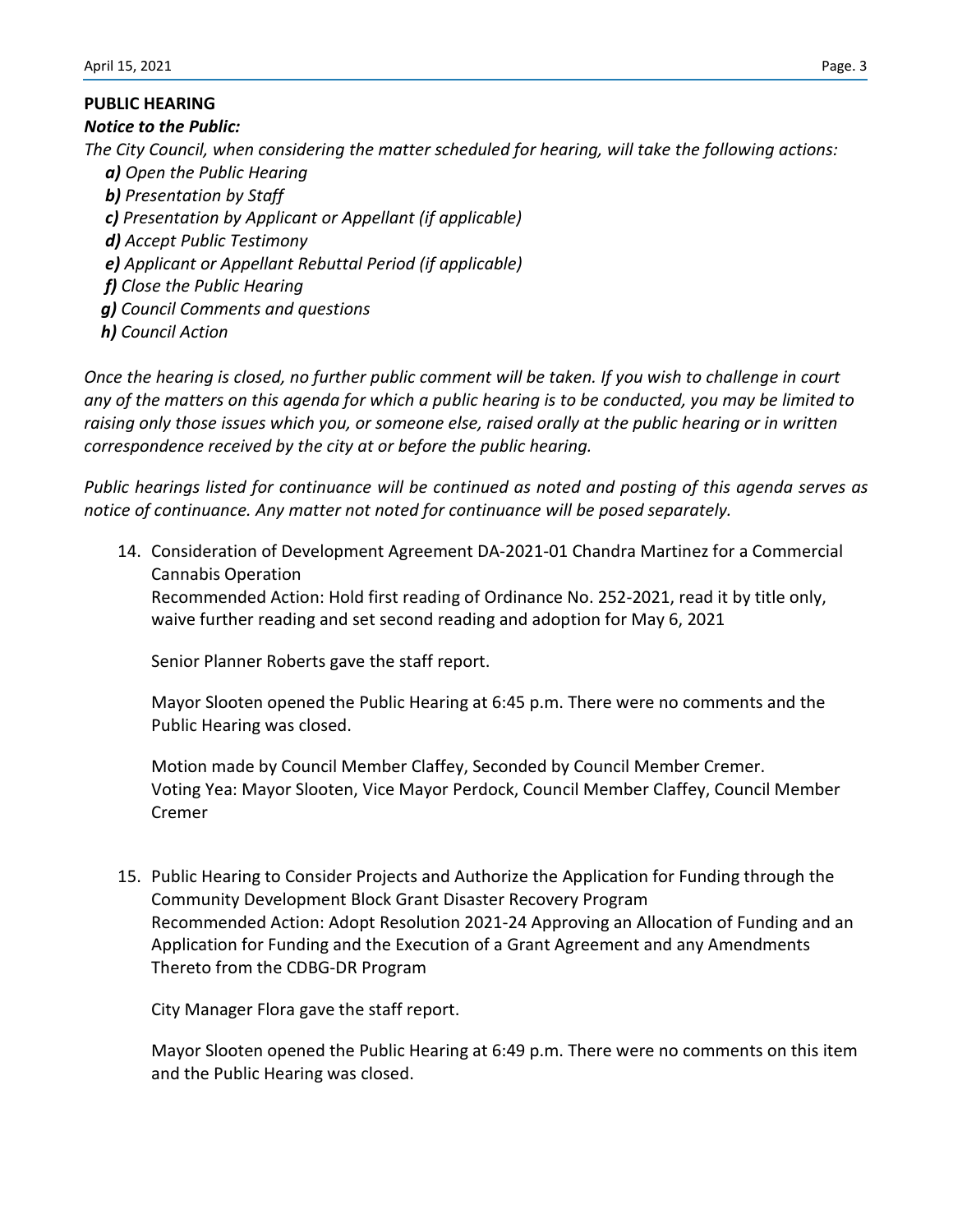Motion made by Council Member Cremer, Seconded by Vice Mayor Perdock. Voting Yea: Mayor Slooten, Vice Mayor Perdock, Council Member Claffey, Council Member Cremer

#### **BUSINESS**

16. Consider First Reading of Amendment to Clearlake Municipal Code Section 3-4 Purchasing and Sales

Recommended Action: Motion to approve First Reading of Ordinance No. 253-2021, read by title only, waive further reading and set second reading and adoption for May 6, 2021

City Attorney Jones gave the staff report.

Motion made by Council Member Cremer, Seconded by Vice Mayor Perdock. Voting Yea: Mayor Slooten, Vice Mayor Perdock, Council Member Claffey, Council Member Cremer

#### **CITY MANAGER AND COUNCILMEMBER REPORTS**

#### **FUTURE AGENDA ITEMS**

#### **CLOSED SESSION**

(17) Conference with Labor Negotiators: Agency Designated Representatives: City Manager Alan Flora and Administrative Services Director/City Clerk Melissa Swanson; Employee Organization: Clearlake Municipal Employees Association, Clearlake Police Officers Association, Clearlake Middle Management Association

#### **ANNOUNCEMENT OF ACTION FROM CLOSED SESSION**

City Attorney Jones announced that there was no action taken in closed session.

#### **ADJOURNMENT**

Meeting was adjourned at 7:20 p.m.

BY:

Melissa Swanson, Administrative Services Director/City Clerk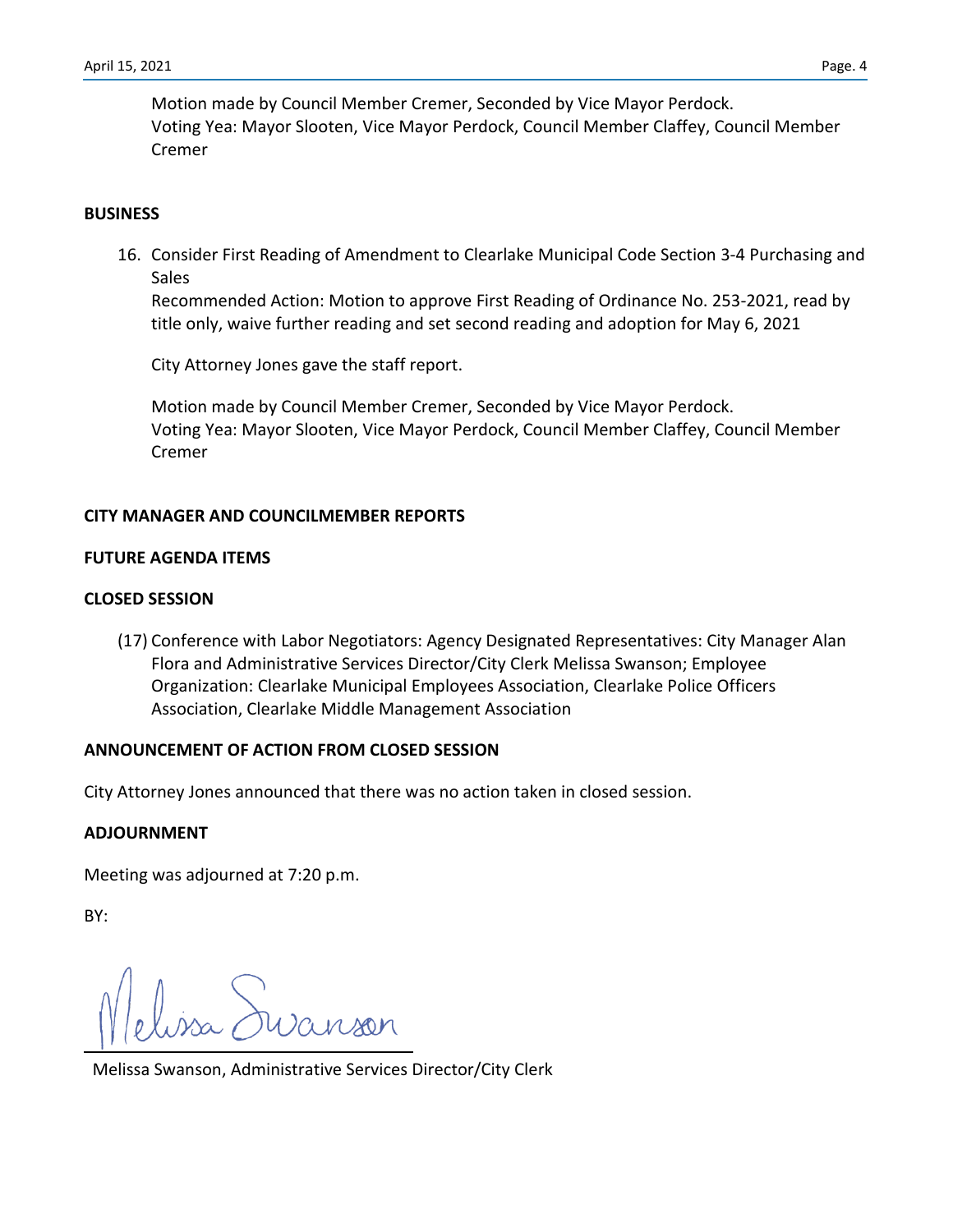#### 2021 ANNUAL REPORT

#### **Lake County PEG TV**

As required by the Agreement between the City of Clearlake, City of Lakeport and the County of Lake for the operation of a local Public, Educational, Governmental television channel adopted 11/17/2015 the following report of the status of the PEG channel is hereby submitted.

LCPTV has a solid Board of Directors who are actively working to build LCPTVs infrastructure and its connection to the community.

| The PEG Board members are: | <b>Public Member and Chair:</b> Denise Loustalot |                                                                   |
|----------------------------|--------------------------------------------------|-------------------------------------------------------------------|
|                            |                                                  | City of Clearlake Member: Councilmember David Claffey             |
|                            |                                                  | <b>City of Lakeport Member:</b> Councilmember Michael Froio       |
|                            |                                                  | <b>Public Member (Education): Superintendent Brock Falkenberg</b> |
|                            | <b>County of Lake Member:</b>                    | <b>Supervisor Bruno Sabatier</b>                                  |

In February, the PEG Board approved a 2021/2022 budget comprised of a Operating Budget and a Capital Budget and submitted it to the three government entities as required in Section 6(a) of the Agreement. The Operating Budget projects revenues at \$32,500 and expenses at \$33,200 and a Fund Balance Carry-Over of \$38,177.12. The Capitol Budget projects revenues of \$65,750 and expenses of \$41,543.65 and a Fund Balance Carry-Over of 202,010.30.

The Covid-19 pandemic hampered our plans for last year, nevertheless we accomplished a number of projects. We have funded new cameras and other broadcast equipment in the City of Lakeport, completing a 3 year project where PEG funded upgrading the broadcast equipment in the Board of